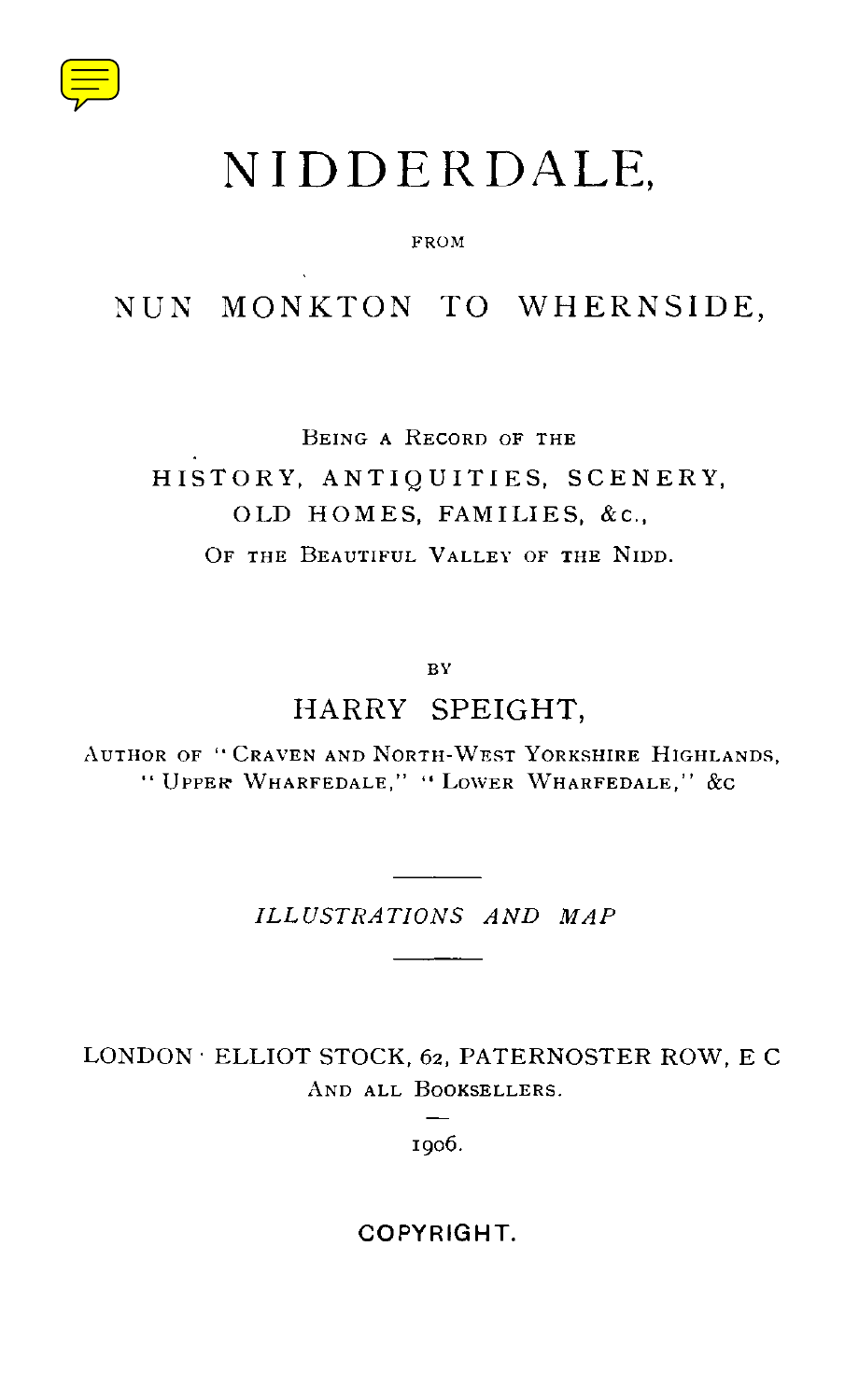

## PREFACE.



WELVE years have elapsed since the publication of my larger work on *Nidderdale,* which went rapidly out of print and, for many years past, copies of the book have been very difficult

to obtain. In the present edition it had been my intention to revise and condense the old work, and thus present the story of this attractive valley in briefer and more portable form. With that object a Prospectus was issued more than a year ago, and some apology is now due to the subscribers (whose names are printed at the end of the volume), not only 'for the late appearance of the book, but also for its altered character and greatly extended dimensions. Instead of containing 35o pages, as announced, the work has absorbed upwards of 600 pages, with an Appendix of over 70 pages, an enlargement due almost entirely to the receipt, from almost all parts of the universe, of new and important material from old local families and others interested in the Dale.

The reception and consideration of these extensive additions have involved considerable correspondence, with the result that the work has been almost wholly re-written. I have, moreover, found it necessary to again visit every parish, and nearly every notable house in the Dale, and from a personal inspection of parish documents and family manuscripts have been able to correct previous writings and add much hitherto unpublished information. The additions also embrace divers new and instructive particulars derived from original muniments in London, York, &c.

To the local clergy I am particularly indebted for their kindness in allowing me to inspect the parish books and papers in their charge, and also in many cases for their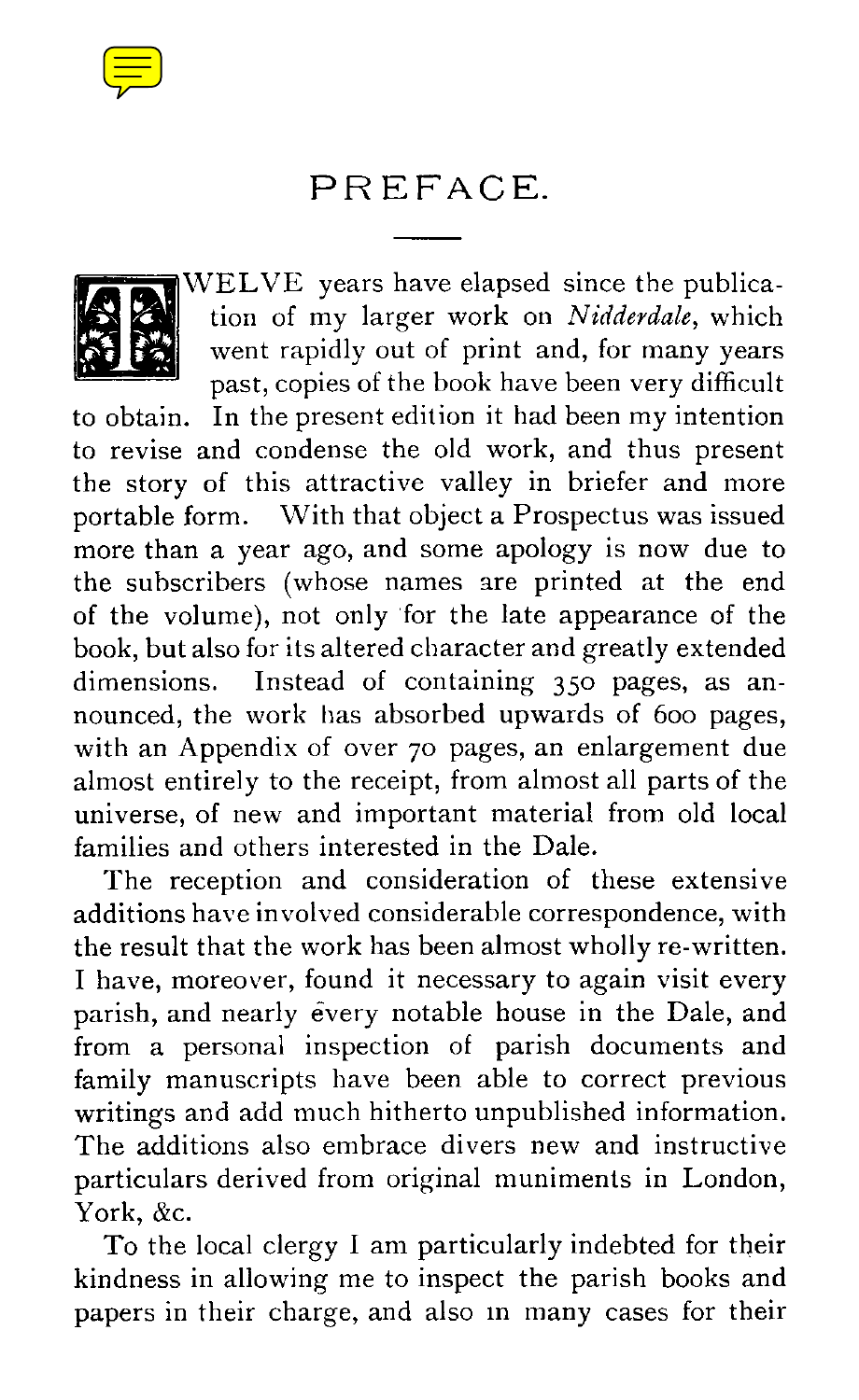having been at the pains of revising the proofs relating to their parishes. It would be invidious to mention names, when in every case I have met with a generous willingness to assist my object to ensure accuracy, as also my endeavours to obtain a succinct record of events concerning each place. Some of the old Nidderdale parishes are of wide extent, and possess a special interest, and although these are dealt with as fully as the space at disposal would allow, I have felt that a detailed history of them could not be undertaken except in separate volumes.

In the present work many a missing link of family history, and many a notable event and o'd-time custom will be found here for the first time chronicled. Indeed, care has been taken to make the book as interesting, complete, and attractive as possible. The lineages of many old local families, and others of ancient landowners, such as Cantilupe, De Ros, Mowbray, &c., will be found to contain various novel and suggestive features. Many of these extended lineages have involved years of diligent research. The pedigree of the Bensons, of Pateley Bridge, &c., I have reprinted, with some few alterations, and this lineage was revised by the late Archbishop Benson. The interesting pedigree of Stubbs, of Knaresborough Forest, covering a period of nearly six centuries, is entirely new, and was prepared during the leisure of a long and active life by the late distinguished historian, the Rt. Rev. William Stubbs, D.D., Bishop of Oxford a native of Knaresborough—to whose family I am indebted for the privilege of its first publication. Bishop Stubbs, whose luminous writings on constitutional history have a world-wide recognition, spent no little time in searching the ancient court-rolls at Knaresborough, which date from the time of Edward III., and the good Bishop's genial and striking presence in the old town of his birth will long be remembered. With Knaresborough I had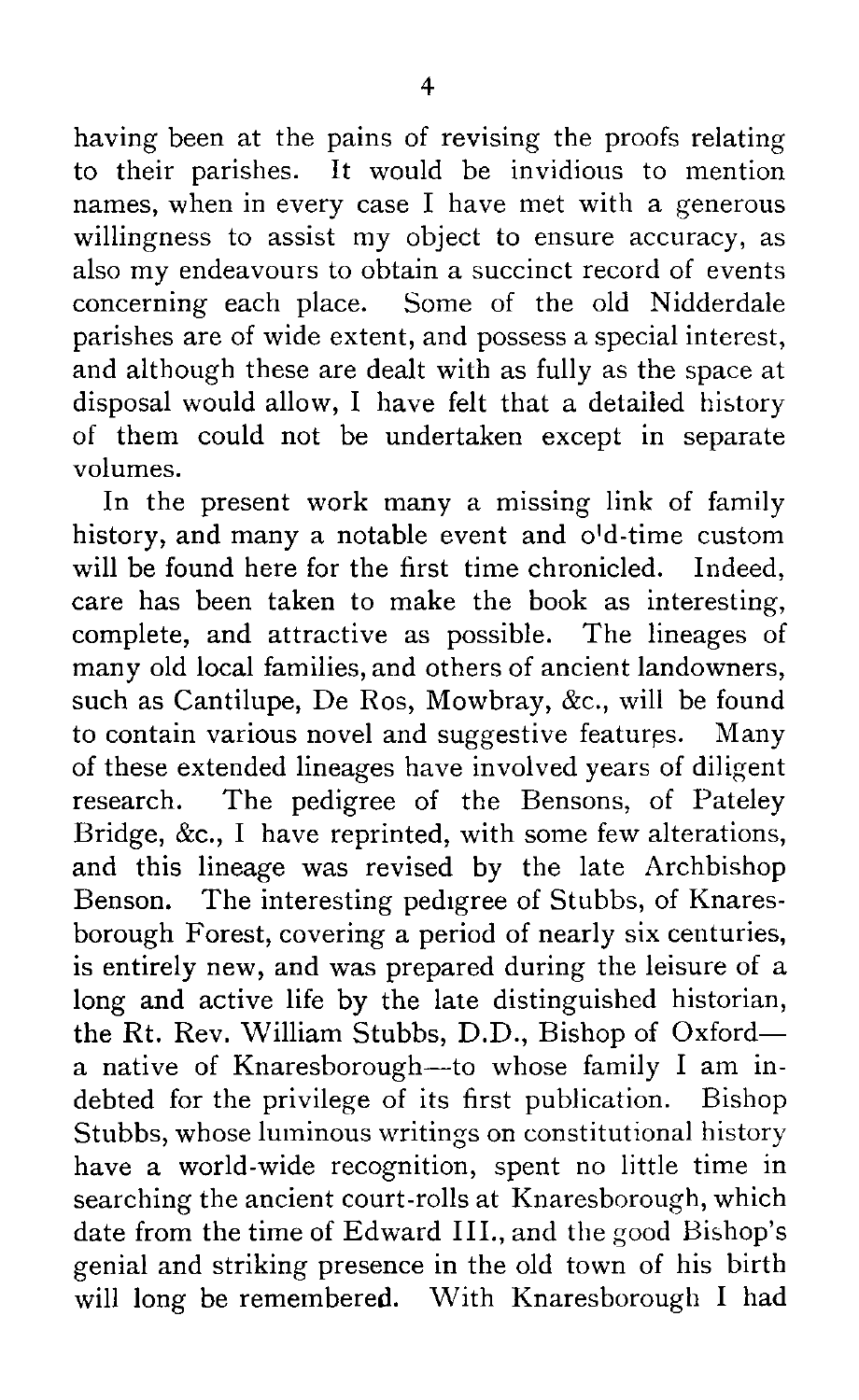hoped to have dealt from unpublished records at greater length than now appears; moreover, since the proofsheets of that section were passed to the printer, the historic importance of the old town has been enhanced by its having given title to a Suffragan Bishop.

To the Rt. Hon. Lord Mowbray and Stourton I am again indebted for his careful revision of the proofs relating to the ancient parish of Allerton Mauleverer. The late John Dent Dent, Esq., M.P., of Ribston Hall, was kind enough to revise the proofs of the chapters on Hunsingore, Ribston, and Cattal, and to these chapters I have added a valuable treatise on the historic family of Goodricke, of Ribston, from the pen of Charles Alfred Goodricke, Esq. That gentleman has been painstaking in his efforts to unravel the history of his distinguished ancestors, and has accompanied his narrative with several excellent portraits reproduced direct from the originals. The history of the ancient and widespread family of Spofforth has also been dealt with at some length, through the courteous assistance of Markham Spofforth, Esq., London, and Paul Nelson Spofford, Esq., of New York, U.S.A. To Mr. George D. Wood, printer and publisher, of Knaresborough, I have to express my indebtedness for a revision of the chapters on Knaresborough.

To Alfred H. Inman, Esq., I am particularly obliged for the valuable treatise on the family of Inman, which for several centuries at one period was conspicuous in the annals of the upper Dale. Mr. Inman, assisted largely by the late Mr. Alfred Gibbons, F.S.A., a well-known and most painstaking record searcher, has spent considerable time in investigations for this story of the lives of his ancestors in Nidderdale, and he has been good enough to prepare his narrative specially for this work. It forms the Appendix, together with a folding-pedigree of Royal Descents, kindly contributed by John F. Le Page, Esq., M.D., of Cheadle, near Manchester, who has been at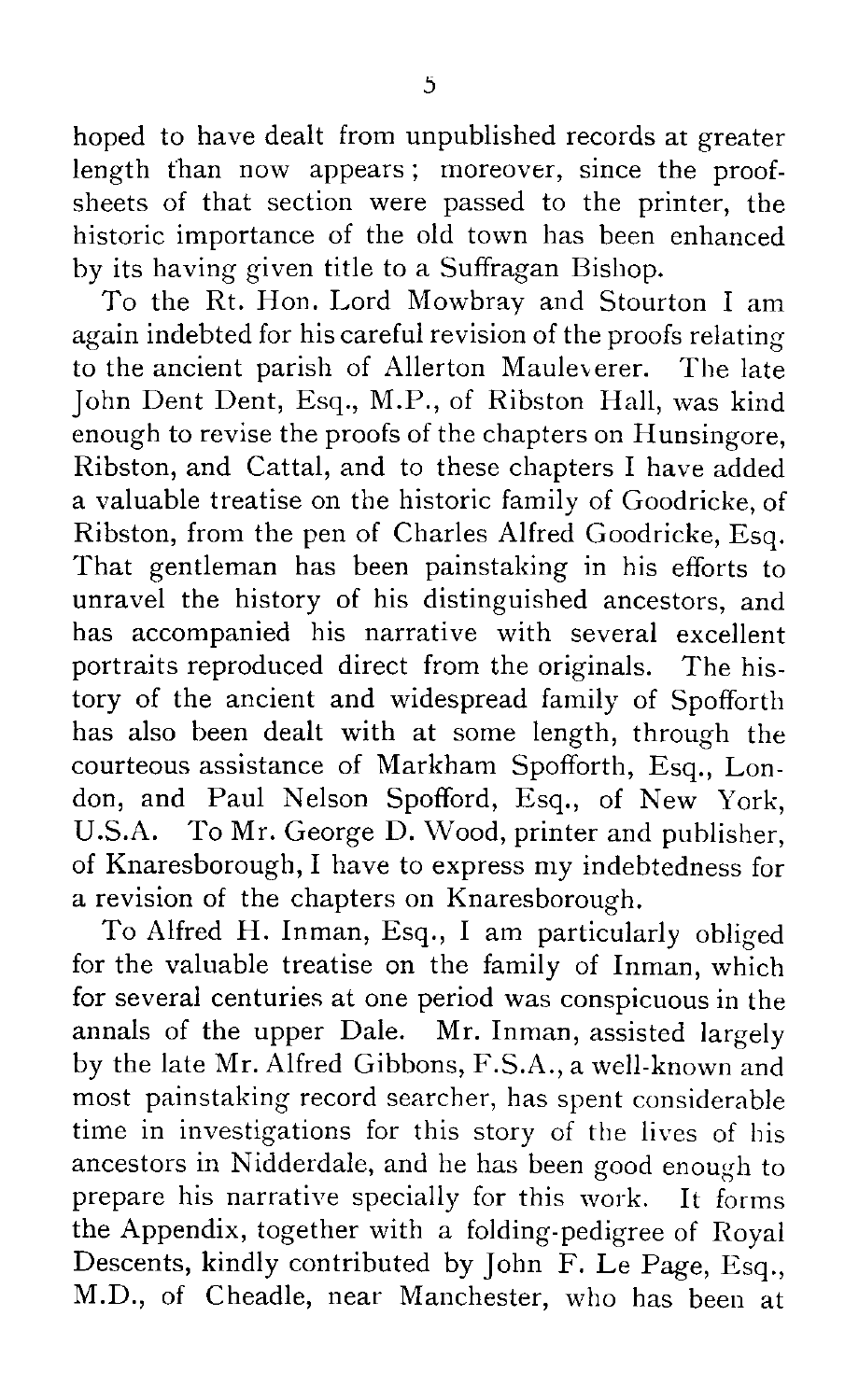great pains to verify every descent in the pedigree, from more than twenty Sovereigns of England, Scotland, and France. Rarely, I think, has a genealogy been traced with greater care and minuteness, every particular statement being accompanied by a reference to original authorities. Illustrations of some of the old Inman homesteads also appear, together with several portraits.

To Mr. Inman I am also under obligation for the constant interest he has manifested in the progress of the greater part of this work, and by information and suggestion he has enabled me to add many useful and important particulars. He has supplied me with several copies of original MSS., including an account of the Tenth collected before 15 Edward IV. (1475-6) for the Wapentake of Claro ; also transcripts from the Muster Books of 26 and 3o Henry VIII. for the same division (which embraces all Nidderdale), and a compotus of the manor of Nidderdale (late of Byland Abbey) from Ministers' Accounts,  $31-2$  Henry VIII. (c. 1539-40). These valuable papers have been of good service, and I have only to regret that the limits of my book, extended as they are, would not permit of my making the fullest use of them.

To many others I am also under obligation for much useful help. To Thomas E. Yorke, Esq., D.L., J.P., of Bewerley Hall, I am obliged for an inspection of the Ramsgill Court Rolls, &c., also for his kindness in perusing the chapter on Bewerley, and for other matters appertaining to his ancient house and landownership in Nidderdale. To Captain Greenwood, J.P., of Swarcliffe Hall, I am indebted for an inspection of his old family records concerning the former ownership of Brimham, &c. These instructive papers include leases, copies of wills, conveyances, and ancient transcripts of charters and other deeds going back to the time of the Mowbrays. .To Major John H. Metcalfe, J.P., of Pateley Bridge, I owe a debt